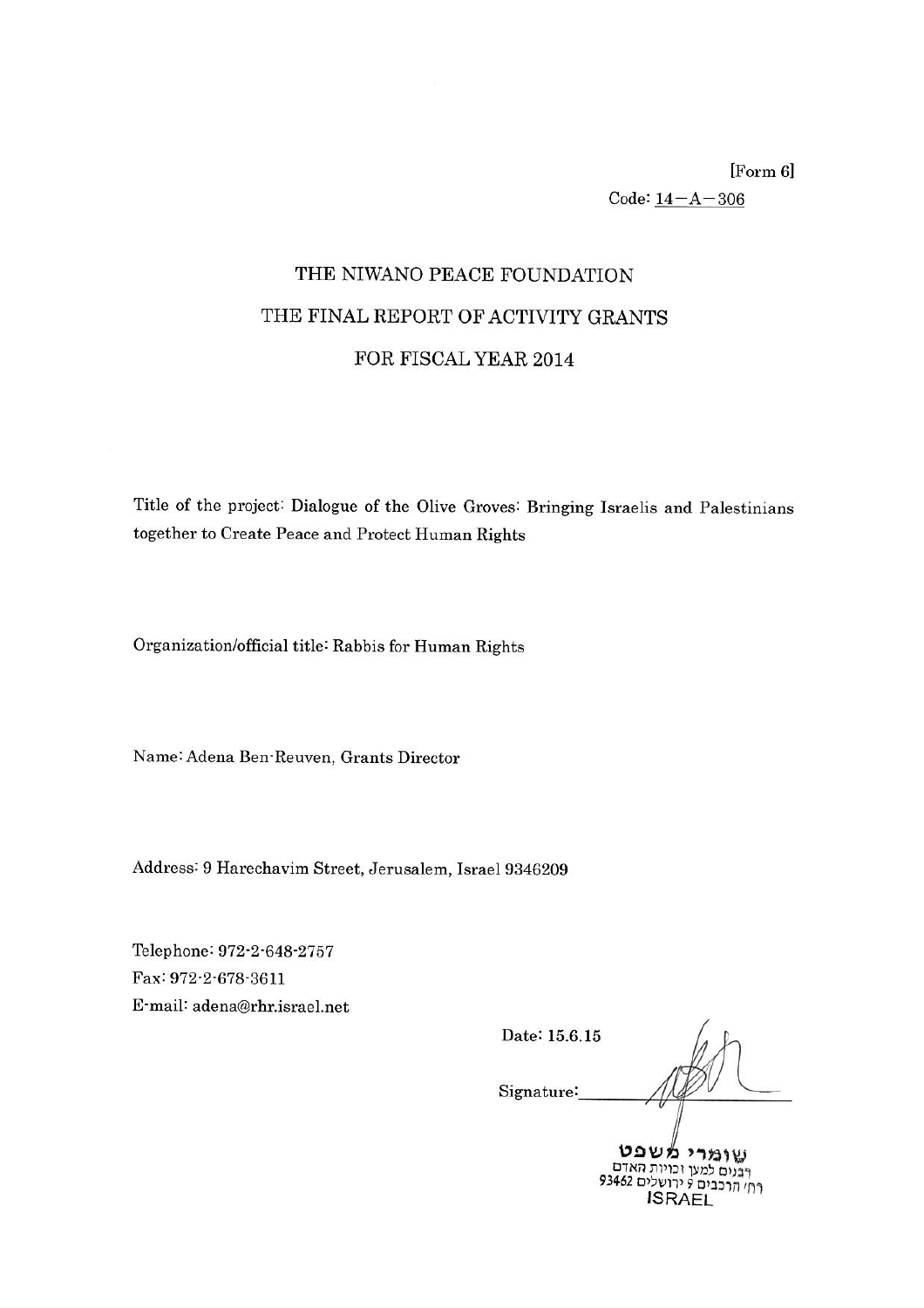## **Financial Report for Year 2014**

Name: Rabbis for Human Rights

Signature:

Code : 14-A-306

Income:

| Category                 | <b>Budget</b> | <b>Closed Accounts</b> | Comments                 |
|--------------------------|---------------|------------------------|--------------------------|
| 1. Grant amount          | \$34,906      | \$7,702                | Amount received in US \$ |
| 2. Interest on savings : |               | None                   |                          |
| TOTAL                    | \$34,906      | \$7,702                |                          |

## Expenditures:

| Category                                                                 |               | <b>Budget</b>     | <b>Closed Accounts</b> | Comments                                                                            |  |
|--------------------------------------------------------------------------|---------------|-------------------|------------------------|-------------------------------------------------------------------------------------|--|
| 1. Personnel                                                             | Collaborators |                   |                        |                                                                                     |  |
|                                                                          | Associates    |                   |                        |                                                                                     |  |
| 2. Travel                                                                | Domestic      | \$4,286           | \$3,851                | Trees purchased by RHR planted<br>in villages in the West Bank.                     |  |
|                                                                          | Overseas      |                   |                        |                                                                                     |  |
| 3. Machinery, equipment<br>Literature                                    |               | \$8,571           |                        |                                                                                     |  |
| 4. Payment to outside                                                    |               |                   |                        |                                                                                     |  |
| source                                                                   |               |                   |                        |                                                                                     |  |
| 5. Conference                                                            |               |                   |                        |                                                                                     |  |
| 6. Reference materials                                                   |               |                   |                        |                                                                                     |  |
| 7. Printing / copying                                                    |               |                   |                        |                                                                                     |  |
| 8. Transportation &<br>communication charges<br>Cell phone communication |               | \$15,428<br>\$685 | \$3,851                | Transportation of participants from<br>Jerusalem to West Bank villages<br>and back. |  |
| 9. Wear & tear expenses                                                  |               |                   |                        |                                                                                     |  |
| 10. Miscellaneous                                                        |               |                   |                        |                                                                                     |  |
| Office overhead                                                          |               | \$3,668           |                        |                                                                                     |  |
| Misc. costs                                                              |               | \$2,286           |                        |                                                                                     |  |
| <b>TOTAL</b>                                                             |               | \$34,906          | \$7,702                |                                                                                     |  |

(From: Year 2014 Month 11 Day 1 Until: Year 2014 Month 12 Day 31)